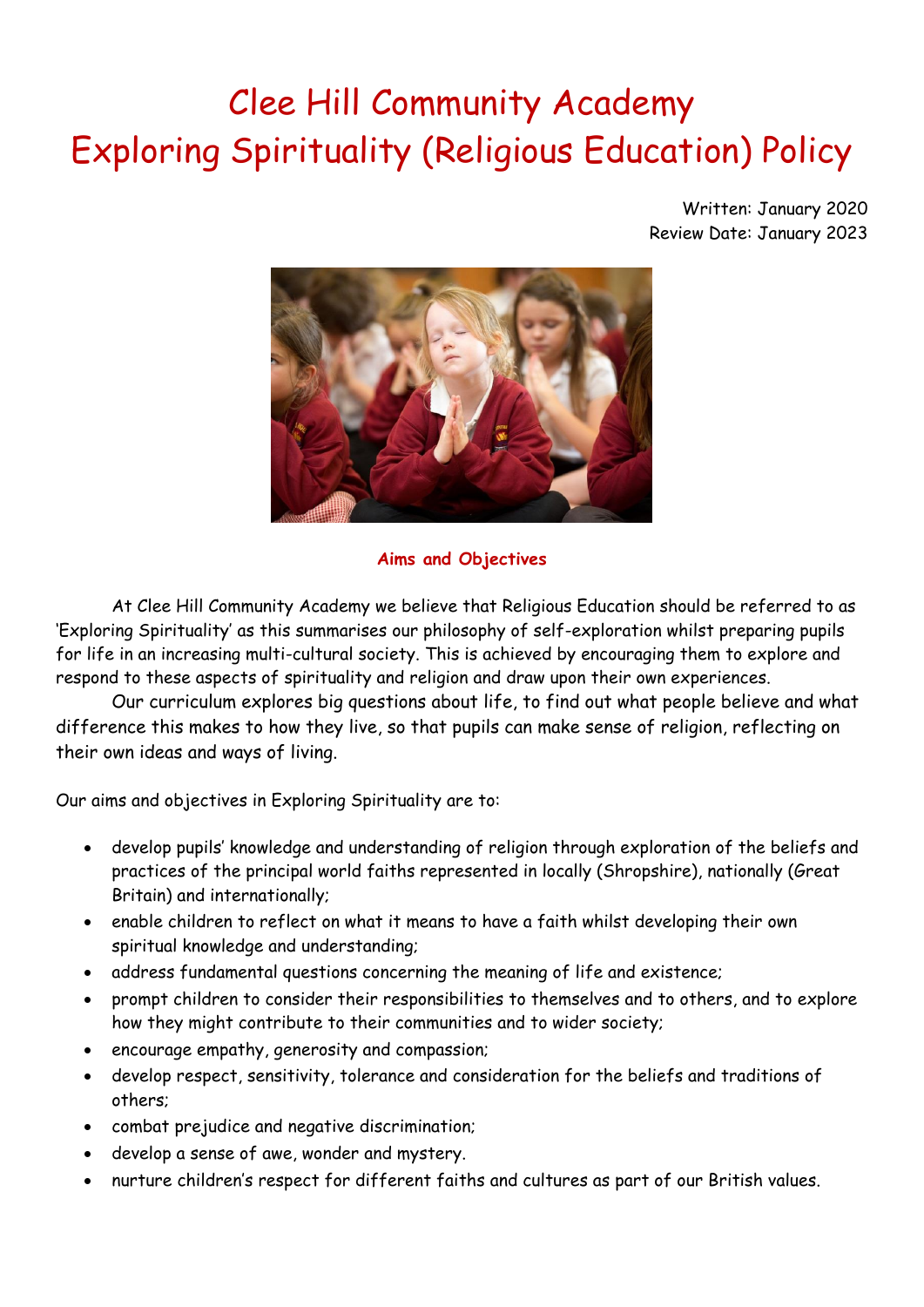### **The National Legal Framework for RE**

Our Exploring Spirituality Policy is informed by current RE in English Schools: Non-statutory guidance 2010 and should be read in conjunction with the Shropshire Agreed Syllabus 2014 created by SACRE (Standing Advisory Council on Exploring Spirituality).

The 1988 Education Reform Act (ERA) stipulates that RE is compulsory for all pupils attending a maintained school. ERA states that the RE syllabus should reflect the fact that the religious traditions in Great Britain are in the main Christian, and that it should, at the same time, take account of the teachings and practices of other main religions. We expect all children to take part in RE lessons, however, the ERA allows parents and carers to withdraw their child from Exploring Spirituality if they so wish.

## **Exploring Spirituality: Curriculum Planning**

The school follows a scheme of work, written by RE today, which works alongside the Key Questions from the RE Shropshire Agreed Syllabus 2014.

The curriculum ensure that:

- Christianity is taught in more depth;
- two other religions (Judaism and Hinduism) are taught in more depth;
- other religions taught provide pupils with enrichment experiences
- there is evidence of attention being given to those faiths represented in the community;
- show how religious belief can be applied to life;
- there is continuity and progression for pupils and opportunities for assessment in both attainment targets;
- there are a range of teaching and learning activities to ensure that pupils learn effectively and with interest;
- RE is taught either as a discrete subject or as part of a cross curricular approach where appropriate;
- there are opportunities for children of all abilities to develop their skills, knowledge and attitudes in each unit;
- the progression planned into the unit of work offers the children an increasing challenge as they move through the school;
- visitors will be invited to support the teaching of RE, and where possible, there will be planned visits to places of worship;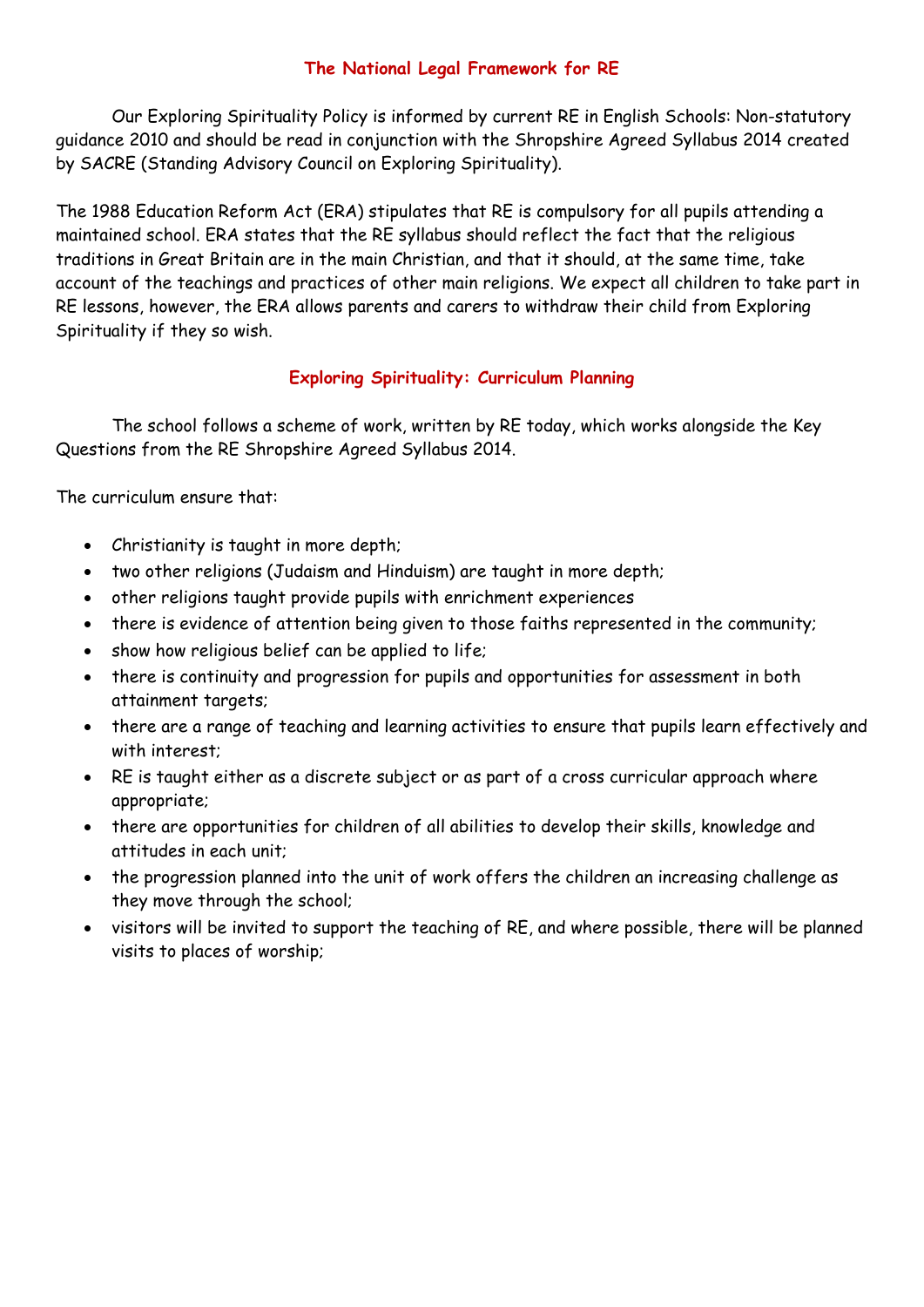## **Key Skills in Exploring Spirituality**

We strongly believe that Exploring Spirituality is more than just developing children's knowledge and understanding. We seek to develop children's skills in investigation, enquiry, communication, interpretation, analysis, reflection and evaluation. These are important life skills for children to develop and use in their daily lives.

In our Exploring Spirituality planning, key questions form the basic of the lesson and teachers are encouraged to pose open ended questions which may cause lessons to take a different direction to the original plan. This child-led approach to Exploring Spirituality allows pupils the opportunity to pose questions, debate, ponder and 'be wowed' (see long term planning below):

|        | <b>R.E. Curriculum Map</b> |                                                                                                                                            |                                                                                                                                                       |                                                                                                                                                                                      |                                                                                                                                                                     |                                                                                                                                                                      |
|--------|----------------------------|--------------------------------------------------------------------------------------------------------------------------------------------|-------------------------------------------------------------------------------------------------------------------------------------------------------|--------------------------------------------------------------------------------------------------------------------------------------------------------------------------------------|---------------------------------------------------------------------------------------------------------------------------------------------------------------------|----------------------------------------------------------------------------------------------------------------------------------------------------------------------|
|        |                            | Class <sub>1</sub>                                                                                                                         | Class <sub>2</sub>                                                                                                                                    | Class 3                                                                                                                                                                              | Class 4                                                                                                                                                             | Class <sub>5</sub>                                                                                                                                                   |
| Autumn | Cycle<br>A                 | <b>Farming Fun</b><br><b>Special Times</b><br>RQ1: Who am I?<br><b>St Peter's Church: Harvest</b>                                          | <b>Food, Glorious Food</b><br>Our wonderful world<br>RQ6: How do we relate to<br>others and the natural world?<br><b>St Peter's Church: Harvest</b>   | <b>Towers, tunnels and turrets</b><br>What do people believe about<br>God?<br>RQ2: How do people express<br>beliefs through worship and<br>celebrations?<br><b>St Peter's Church</b> | Chocolate<br>Christianity in our community<br>RQ5: Where do I belong?<br><b>Reverend Sian Harris</b>                                                                | <b>Vikings</b><br><b>Places of worship</b><br><b>RQ13: Where do people's</b><br>beliefs come from?<br><b>York Minster</b>                                            |
| Spring | Cycle<br>А                 | <b>Bricks and Mortar</b><br><b>Special Places</b><br>RQ5: Where do I belong?<br><b>St Peter's Church</b>                                   | <b>House &amp; Homes</b><br>Sacred places<br><b>RQ10: How is belief expressed</b><br>through symbols and actions?<br><b>St Peter's Church: Easter</b> | <b>Cavemen</b><br><b>Prayers and Faith</b><br>RQ13: Where do people's beliefs<br>come from?<br><b>St Peter's Church</b>                                                              | <b>Explorers</b><br><b>The Easter Experience</b><br><b>RQ10: How is belief expressed</b><br>through symbols and actions?<br><b>St Laurence's: Easter Experience</b> | Carnival<br>Inspiring us to care<br>RQ6: How do we relate to<br>others and the natural world?<br><b>Open the Book</b>                                                |
| Summer | Cycle<br>А                 | Heroes who help us<br><b>Special stories</b><br><b>RQ9: What do people believe</b><br>about God?<br>Open the book: my favourite<br>stories | <b>Out and about</b><br>An introduction to Islam<br>RQ3: Who is my neighbour?<br><b>Iman, Craven Arms</b>                                             | <b>Revolting Romans</b><br>Judaism<br>RQ3: Who is my neighbour?<br><b>Open the Book</b>                                                                                              | <b>Treasure Hunters</b><br><b>The Bible</b><br><b>RQ11: How do people express</b><br>their belief about truth?<br><b>Kevin Bryant</b>                               | <b>Italian Inspiration</b><br>How should I lead my life?<br><b>RQ4: How should I lead my</b><br>life?<br><b>St Peter's Church</b>                                    |
| Autumn | Cycle<br>B                 | Me, me, me<br><b>Special People</b><br>RQ1: Who am I?<br><b>St Peter's Church</b>                                                          | <b>An Island Home</b><br>Christianity<br>RQ1: Who am I?<br><b>Reverend Sian Harris</b>                                                                | Location, location, location<br>Hinduism<br><b>RQ2: How do people express</b><br>beliefs through worship and<br>celebrations?<br>Shri Venkateswara (Balaji)<br><b>Temple</b>         | <b>World at War</b><br>Making the right decisions<br>RQ7: How do people make sense<br>of hardship and suffering?<br><b>Singer's Hill Synagogue</b>                  | It's all Greek to me<br><b>Islamic Faith</b><br><b>RQ11: How do people</b><br>express their belief about<br>truth?<br><b>Muslim Experience:</b><br><b>Birmingham</b> |
| Spring | Cycle<br>В                 | <b>Animal Fair</b><br>Where do we belong?<br>RQ5: Where do I belong?<br><b>Reverend Sian Harris</b>                                        | <b>Magic Kingdom</b><br><b>Celebrating Easter and</b><br>Passover<br>RQ4: How should I lead my<br>life?<br><b>St Peter's Church: Easter</b>           | <b>Tomb Raiders</b><br><b>Sacred books</b><br>RQ13: Where do people's beliefs<br>come from?<br><b>Open the book</b>                                                                  | <b>Bon Voyage</b><br>Life and death<br>RQ12: How do people make<br>sense of life and death?<br><b>St Peter's Church</b>                                             | One is not amused<br>Who is God?<br>RQ9: What do people believe<br>about God?<br><b>Reverend Sian Harris</b>                                                         |
| Summer | Cycle<br>B                 | <b>Beach Combers</b><br>A very special world<br><b>RO6: How do we relate to</b><br>others and the natural<br>world? Forest Schools         | The Great fire of London<br>God and our community<br>RQ9: What do people believe<br>about God?<br><b>St Peter's Church</b>                            | <b>The Lion King</b><br>The circle of life: a journey<br>RQ12: How do people make<br>sense of life and death?<br><b>Open the Book</b>                                                | <b>One Planet</b><br>Exploring spirituality with art<br>RQ6: How do we relate to others<br>and the natural world?<br><b>St Peter's Church</b>                       | <b>Road trip USA</b><br><b>Christian Values</b><br><b>RQ8: Has Science got all the</b><br>answers??<br><b>St Peter's Church</b>                                      |

# **Exploring Spirituality in the Early Years Foundation Stage**

Activities children engage in during their nursery years are experiences which provide the building blocks for later development. Starting with things which are familiar to the children and providing lots of hands-on activities and learning are an important part of pupils' learning at this stage. Some ideas for Religious Education in the nursery can include:

Creative play, make-believe, role play, dance and drama

Dressing up and acting out scenes from stories, celebrations or festivals

Making and eating festival food

Talking and listening to each other; hearing and discussing stories of all kinds, including religious and secular stories with themes such as goodness, difference, the inner world of thoughts and feelings, and imagination

Exploring authentic religious artefacts, including those designed for small children such as 'soft toy' artefacts or story books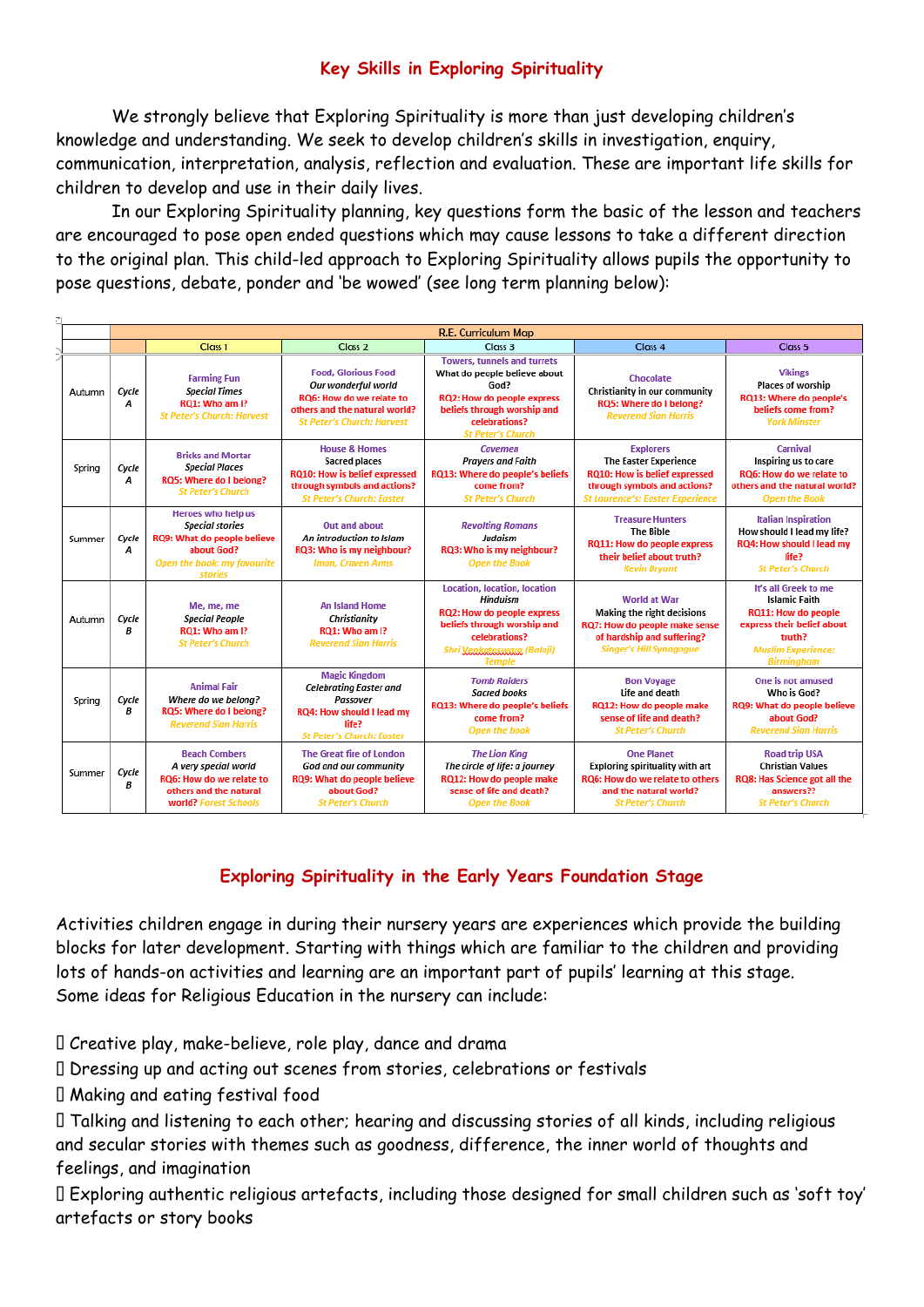I Seeing pictures, books and videos of places of worship and meeting believers in class

Listening to religious music

Starting to introduce religious terminology

Work on nature, growing and life cycles or harvest

Seizing opportunities spontaneously or linking with topical, local events such as celebrations,

festivals, the birth of a new baby, weddings or the death of a pet

Starting to talk about the different ways in which people believe and behave, and encouraging children to ask questions.

Children in EYFS should encounter religions and worldviews through special people, books, times, places and objects and by visiting places of worship. They should listen to and talk about stories. Children can be introduced to subject specific words and use all their senses to explore beliefs, practices and forms of expression. They ask questions and reflect on their own feelings and experiences. They use their imagination and curiosity to develop their appreciation of and wonder at the world in which they live.

# **Key Attitudes in Exploring Spirituality**

As with skills, Exploring Spirituality has a number of key attitudes it seeks to promote.

These include:

Self-esteem (so that every child feels valued and significant).

Respect (including being sensitive to the beliefs, feelings and values of others).

Open-mindedness and tolerance (being willing to learn and gain new understanding).

Appreciation and wonder (developing children' imagination and curiosity).

# **Personal, Social and Health Education (PSHE) and Citizenship**

Through our RE, PSHE and assemblies, we teach the pupils about the values and moral beliefs that underpin individual choices of behaviour. So, for example, we contribute to the discussion of topics such as smoking, drugs and health education. We also promote the values and attitudes required for citizenship in a democracy by teaching respect for others and the need for personal responsibility. In general, by promoting tolerance and understanding of other people, we enable pupils to appreciate what it means to be positive members of our society. Refer to our PSHE Policy for more information.

## **Spiritual, Moral, Social and Cultural Development**

Through teaching RE in our school, we provide opportunities for spiritual reflection and opportunities for spiritual development. Pupils consider and respond to questions concerning the meaning and purpose of life. We help them to recognise the difference between right and wrong through the study of moral and ethical questions. We enhance their social development by helping them to build a sense of identity in a multicultural society. Pupils explore issues of religious faith and values and, in so doing; they develop their knowledge and understanding of the cultural context of their own lives. Refer to our SMSC Policyfor more information.

#### **Assessment, Record Keeping and Reporting**

Clear learning outcomes, specific high level questioning to assess understanding, evaluative marking and observations of children at work underpin the assessment process. Children's standards and achievements in RE are assessed in line with our Assessment Policy. Assessment is based upon the child's ability in understanding various ideas, beliefs, values, attitudes and behaviour.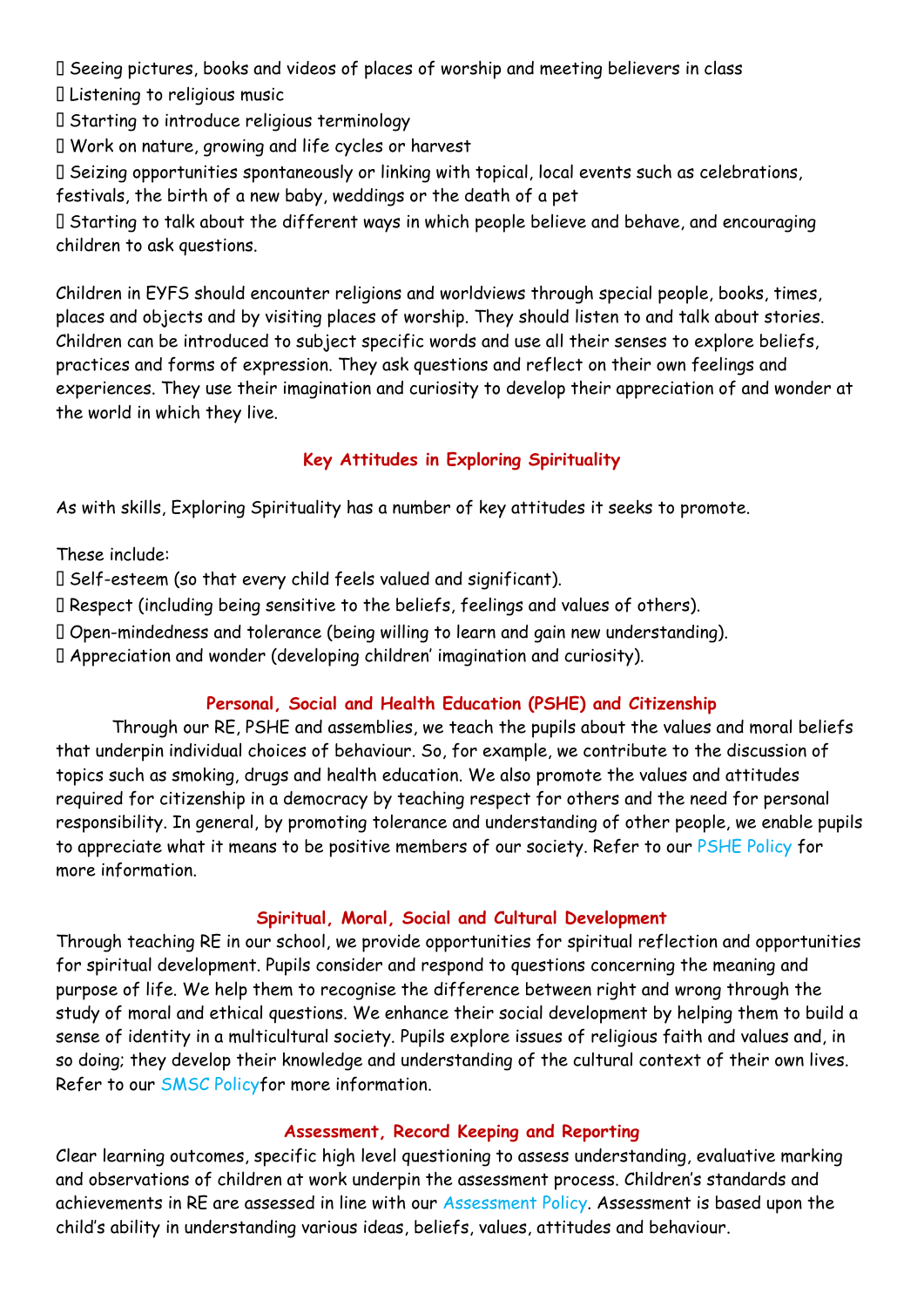Assessment in RE takes place through on-going Assessment for Learning (AFL) practices within class and group sessions, including the sharing of and reference being made to Learning Objective and Success Criteria and self and peer assessments of understanding, outcomes and progress.

We also recognise that some of the most important learning in RE (eg how RE contributes to spiritual development) cannot be formally assessed, so we assess the pupil's using informal judgements and formative assessment throughout lessons to ensure pupils are challenged. Thus ensuring that barriers to learning are eliminated and pupils reach their full potential. We assess children's work in RE by making informal judgements as we observe them during lessons and through marking diagnostically. Children are involved in self-assessment, and can record their own progress. Learning objectives are clear, enabling children to assess if they have met the learning criteria.

# **Progression of skills and Knowledge**

|                             | A. Know about and understand a<br>range of religions and worldviews.                                                                                                                                                                                                                    | B. Express ideas and insights about the<br>nature, significance and impact of religions<br>and worldviews.                                                                                                                   | C. Gain and deploy the skills<br>needed to engage seriously with<br>religions and worldviews.                                                                                                                                                                 |
|-----------------------------|-----------------------------------------------------------------------------------------------------------------------------------------------------------------------------------------------------------------------------------------------------------------------------------------|------------------------------------------------------------------------------------------------------------------------------------------------------------------------------------------------------------------------------|---------------------------------------------------------------------------------------------------------------------------------------------------------------------------------------------------------------------------------------------------------------|
| KS1<br>Outcomes             | A1. Recall and name different<br>beliefs and practices, including<br>festivals, worship, rituals and ways<br>of life, in order to find out about<br>the meanings behind them.                                                                                                           | B1. Ask and respond to questions about<br>what individuals and communities do, and<br>why, so that pupils can identify what<br>difference belonging to a community might<br>make.                                            | C1. Explore questions about<br>belonging, meaning and truth so<br>that they can express their own<br>ideas and opinions in response<br>using words, music, art or poetry.                                                                                     |
|                             | A2. Retell and suggest meanings to<br>some religious and moral stories,<br>exploring and discussing sacred<br>writings and sources of wisdom and<br>recognising the traditions from<br>which they come.<br>A3. Recognise some                                                           | B2. Observe and recount different ways of<br>expressing identity and belonging,<br>responding sensitively for themselves.                                                                                                    | C2. Find out about and respond<br>with ideas to examples of co-<br>operation between people who<br>are different.                                                                                                                                             |
|                             | different symbols and actions which<br>express a community's way of life,<br>appreciating some similarities<br>between communities.                                                                                                                                                     | B3. Notice and respond sensitively to some<br>similarities between different religions and<br>worldviews.                                                                                                                    | C3. Find out about questions of<br>right and wrong and begin to<br>express their ideas and opinions<br>in response.                                                                                                                                           |
| KS <sub>2</sub><br>Outcomes | A1. Describe and make connections<br>between different features of the<br>religions and worldviews they study,<br>discovering more about celebrations,<br>worship, pilgrimages and the rituals<br>which mark important points in life,<br>in order to reflect on their<br>significance. | B1. Observe and understand varied<br>examples of religions and worldviews so<br>that they can explain, with reasons, their<br>meanings and significance to individuals and<br>communities.                                   | C1. Discuss and present<br>thoughtfully their own and<br>others' views on challenging<br>questions about belonging,<br>meaning, purpose and truth,<br>applying ideas of their own in<br>different forms including (e.g.)<br>reasoning, music, art and poetry. |
|                             | A2. Describe and understand links<br>between stories and other aspects<br>of the communities they are<br>investigating, responding<br>thoughtfully to a range of sources<br>of wisdom and to beliefs and<br>teachings that arise from them in<br>different communities                  | B2. Understand the challenges of<br>commitment to a community of faith or<br>belief, suggesting why belonging to a<br>community may be valuable, both in the<br>diverse communities being studied and in<br>their own lives. | C2. Consider and apply ideas<br>about ways in which diverse<br>communities can live together<br>for the wellbeing of all,<br>responding thoughtfully to ideas<br>about community, values and<br>respect.                                                      |
|                             | A3. Explore and describe a range of<br>beliefs, symbols and actions so that<br>they can understand different ways<br>of life and ways of expressing<br>meaning                                                                                                                          | B3. Observe and consider different<br>dimensions of religion, so that they can<br>explore and show understanding of<br>similarities and differences within and<br>between different religions and worldviews.                | C3. Discuss and apply their own<br>and others' ideas about ethical<br>questions, including ideas about<br>what is right and wrong and what<br>is just and fair, and express<br>their own ideas clearly in<br>response.                                        |

The teaching and learning of exploring spirituality should enable pupils to: